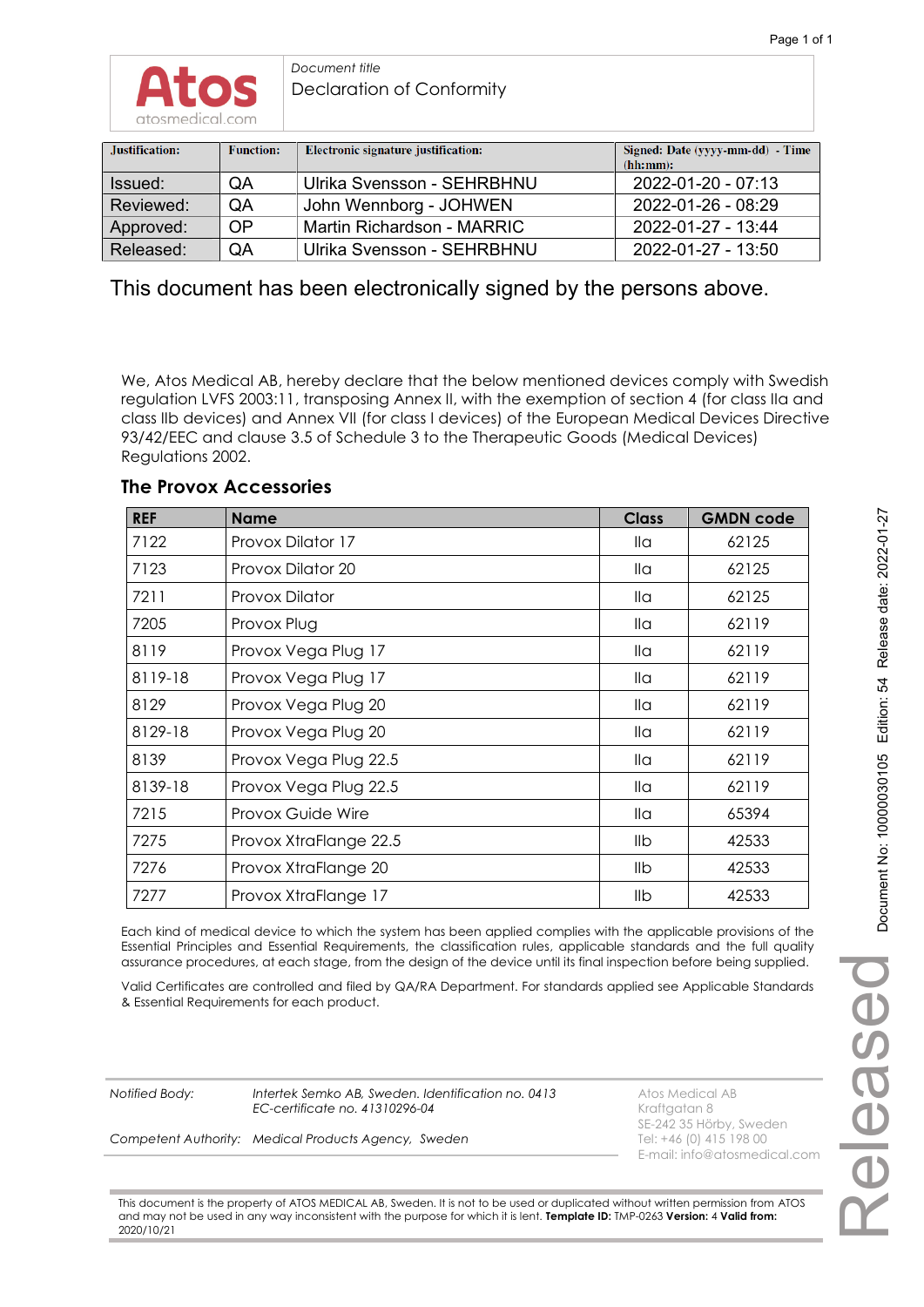| Justification: | <b>Function:</b> | Electronic signature justification: | Signed: Date (yyyy-mm-dd) - Time<br>(hh:mm): |
|----------------|------------------|-------------------------------------|----------------------------------------------|
| Issued:        | QA               | Elin Algotson - ELIALG              | 2021-12-28 - 11:00                           |
| Reviewed:      | QA               | John Wennborg - JOHWEN              | 2021-12-28 - 11:11                           |
| Approved:      | <b>OP</b>        | Martin Richardson - MARRIC          | 2021-12-28 - 16:10                           |
| Released:      | QA               | Elin Algotson - ELIALG              | 2021-12-28 - 16:20                           |

# **Atos**

# **DECLARATION OF CONFORMITY CONFORMITY**

## **Provox® Brush**

## **Basic UDI: 7331791-VPS-A-000-0003-RR**

We, Atos Medical AB, hereby declare under our sole responsibility that the devices listed below comply with European Medical Devices Regulation (EU) 2017/745 and clause 6.6 of Schedule 3 to the Australian Therapeutic Goods (Medical Devices) Regulations 2002.

#### **Intended use/purpose:**

The Provox Brush is used for cleaning of all Provox voice prostheses. The Provox Brush is used for cleaning of LaryTube fenestrations. The Provox Brush is used for application of Fluorosilicone oil in ActiValve. The Provox Brush may be used for application of Anti-Candida medications into a voice prosthesis. The distal end of the Provox Brush is used as insertion tool for the Provox Plug. The Provox Brush is intended for use by the patient. The Brush is intended for single patient re-use.

Hörby, Sweden date as stated above

………………………………………………………………… Martin Richardson, Senior Vice President Operations & Quality on behalf of the CEO of Atos Medical AB.

**Manufacturer: SE-MF-000000725**  Atos Medical AB, Kraftgatan 8, SE-242 35 Hörby, Sweden Tel: +46 (0)415 198 00 Email: info@atosmedical.com, Web: www.atosmedical.com

**Competent Authority:**  Medical Products Agency, Sweden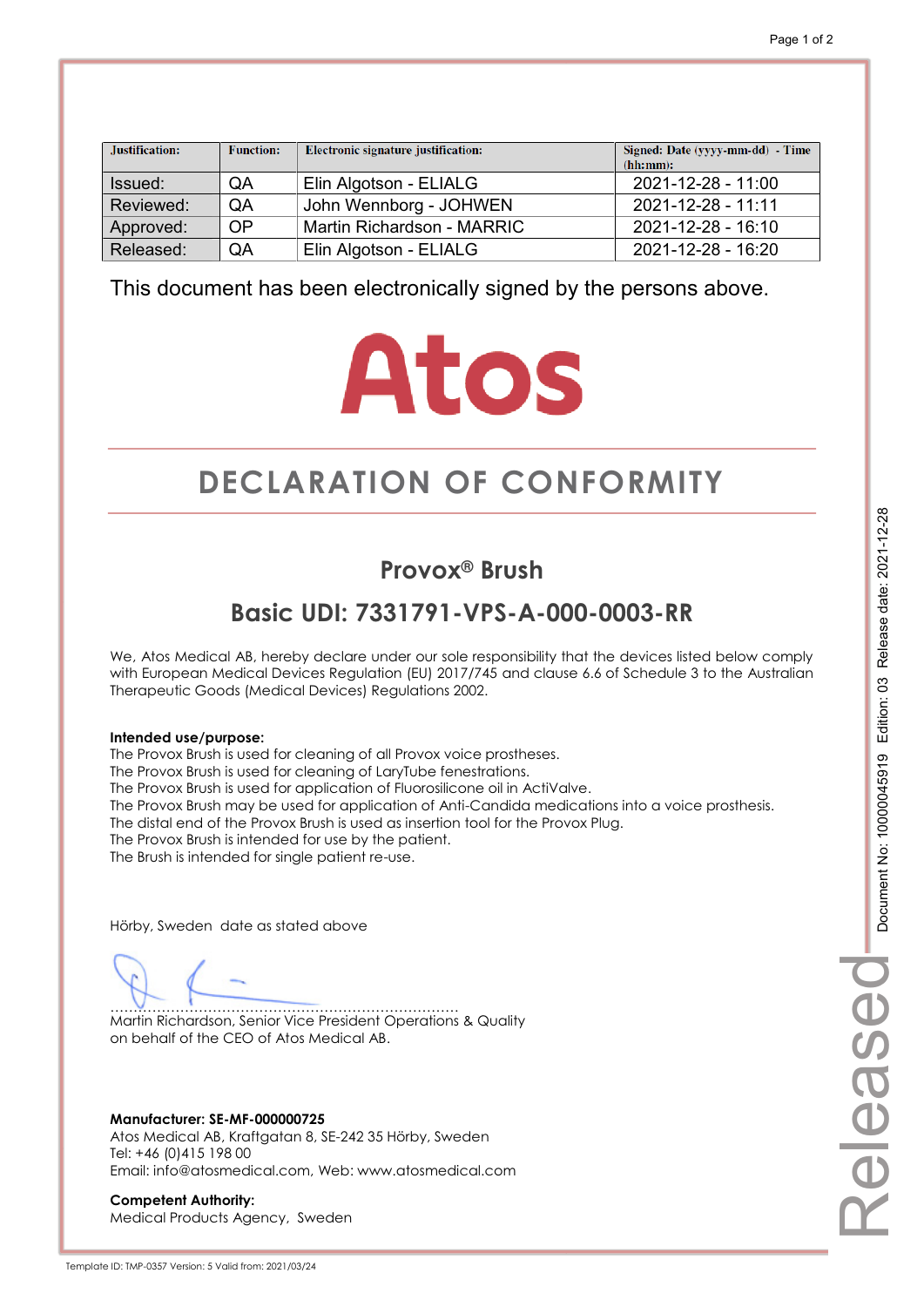### **7331791-VPS-A-000-0003-RR 7331791-VPS-A-000-0003-RR**

| <b>REF</b> | <b>Name</b>          | Class | <b>GMDN code</b> |
|------------|----------------------|-------|------------------|
| 7204       | Provox Brush         |       | 62095            |
| 7204-18    | Provox Brush         |       | 62095            |
| 7225       | Provox Brush XL      |       | 62095            |
| 7225-18    | Provox Brush XL      |       | 62095            |
| 8404       | Provox Brush Long    |       | 62095            |
| 8425       | Provox Brush Long XL |       | 62095            |

#### **In compliance with Therapeutic Goods (Medical Devices) Regulations 2002**

Each kind of medical device to which the system has been applied complies with the applicable provisions of the essential principles, the classification rules, and the full quality assurance procedures, at each stage, from the design of the device until its final inspection before being supplied.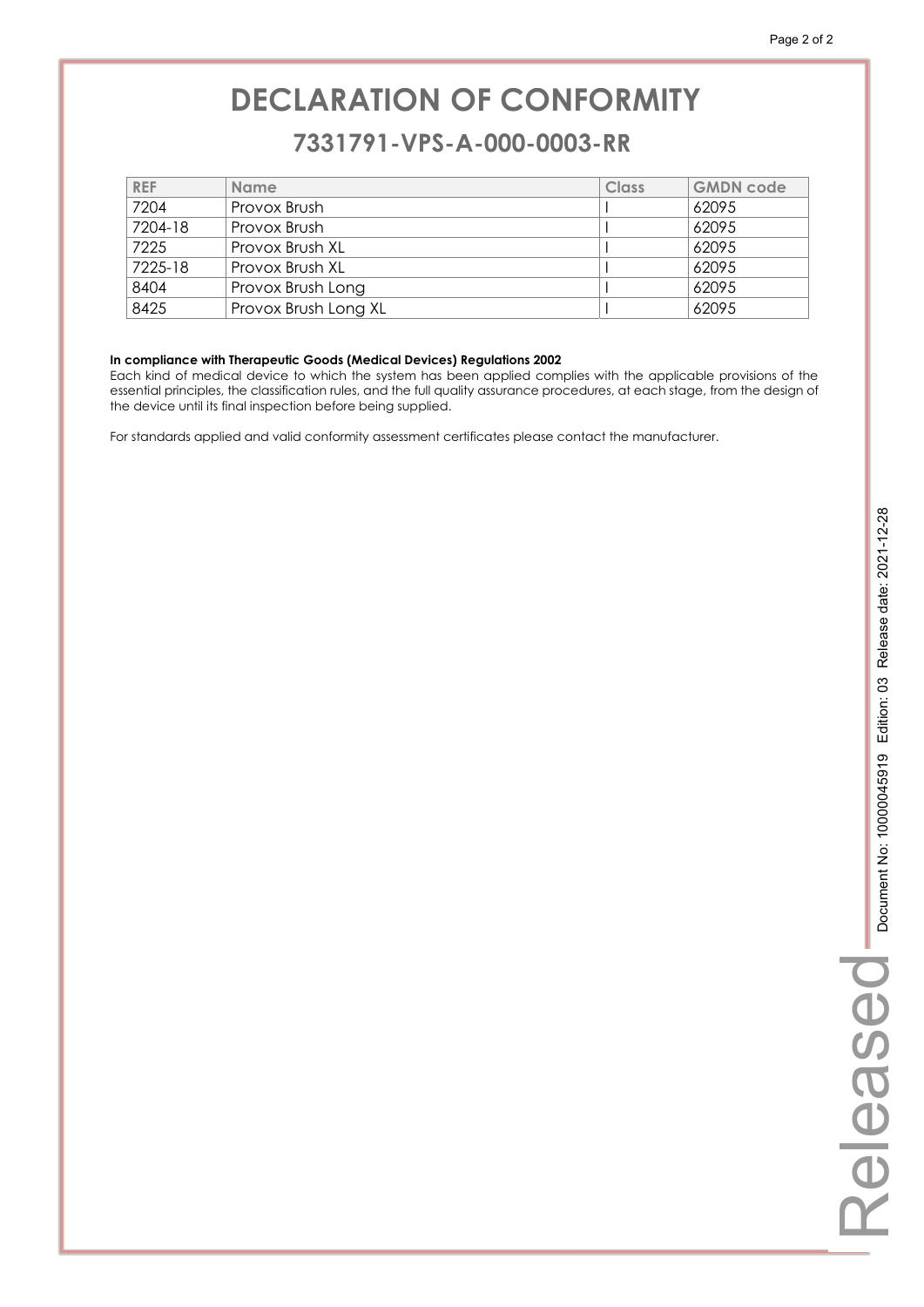| Justification: | <b>Function:</b> | Electronic signature justification: | Signed: Date (yyyy-mm-dd) - Time<br>(hh:mm): |
|----------------|------------------|-------------------------------------|----------------------------------------------|
| Issued:        | QA               | Ulrika Svensson - SEHRBHNU          | 2021-05-18 - 16:07                           |
| Reviewed:      | QA               | John Wennborg - JOHWEN              | $2021 - 05 - 18 - 16.56$                     |
| Approved:      | <b>OP</b>        | Martin Richardson - MARRIC          | 2021-05-18 - 17:29                           |
| Released:      | QA               | Ulrika Svensson - SEHRBHNU          | 2021-05-19 - 11:38                           |

# **Atos**

# **DECLARATION OF CONFORMITY CONFORMITY**

## **Provox® Capsule**

## **Basic UDI: 7331791-VPS-A-000-0000-RG**

We, Atos Medical AB, hereby declare under our sole responsibility that the devices listed below comply with European Medical Devices Regulation (EU) 2017/745 and clause 6.6 of Schedule 3 to the Australian Therapeutic Goods (Medical Devices) Regulations 2002.

#### **Intended use/purpose:**

The Provox Capsule is a single use accessory for anterograde insertion of a standard voice prosthesis by a clinician into the tracheoesophageal puncture of laryngectomized patients.

Hörby, Sweden date as stated above

………………………………………………………………… Martin Richardson, Senior Vice President Operations & Quality on behalf of the CEO of Atos Medical AB.

**Manufacturer: SE-MF-000000725**  Atos Medical AB, Kraftgatan 8, SE-242 35 Hörby, Sweden Tel: +46 (0)415 198 00 Email: info@atosmedical.com, Web: www.atosmedical.com

**Competent Authority:**  Medical Products Agency, Sweden Released

elease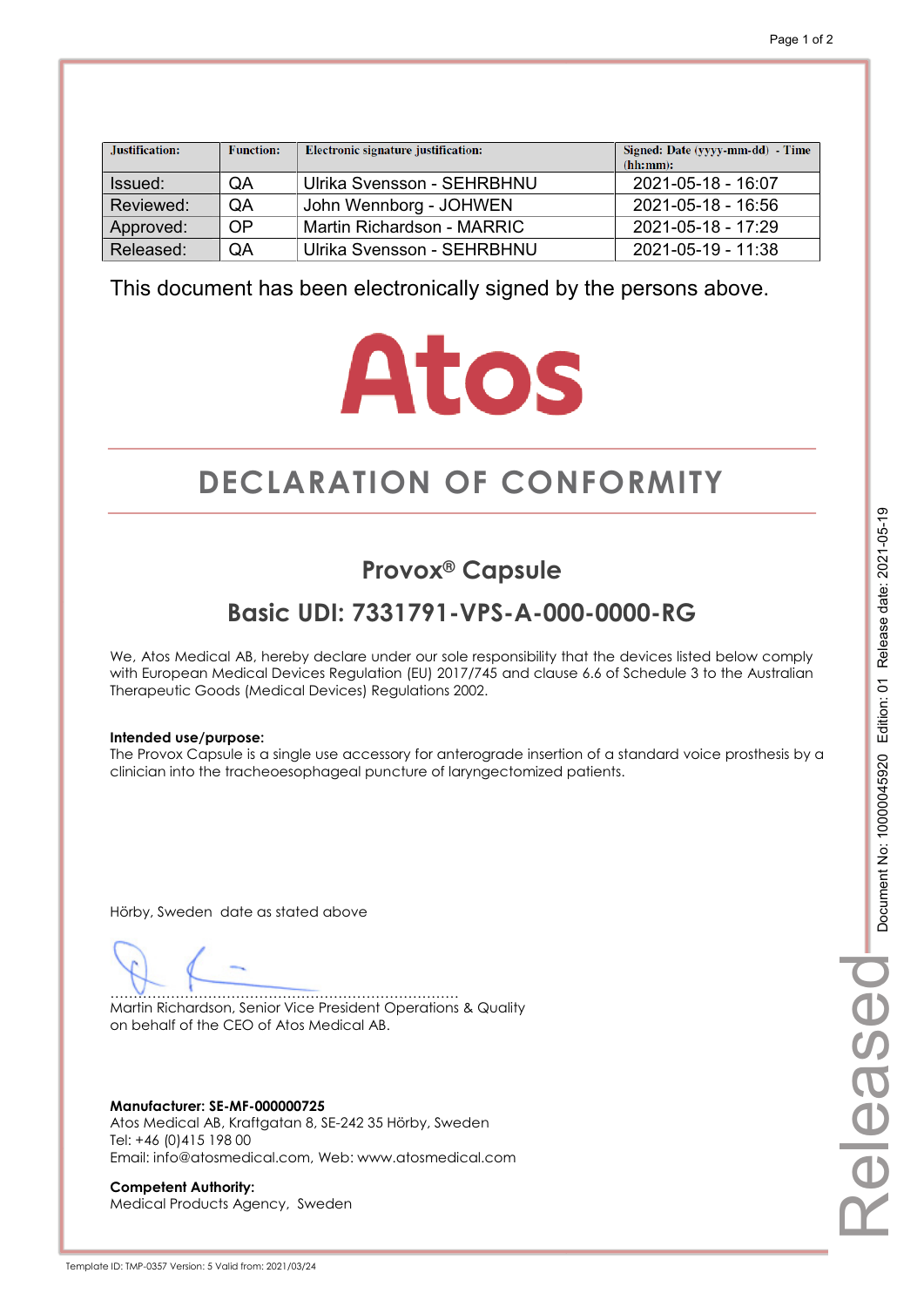### **7331791-VPS-A-000-0000-RG 7331791-VPS-A-000-0000-RG**

| <b>REF</b> | <b>Name</b>           | Class | <b>GMDN</b> code |
|------------|-----------------------|-------|------------------|
| 7795       | Provox Capsule 17Fr   |       | 62134            |
| 7796       | Provox Capsule 20Fr   |       | 62134            |
| 7797       | Provox Capsule 22.5Fr |       | 62134            |

#### **In compliance with Therapeutic Goods (Medical Devices) Regulations 2002**

Each kind of medical device to which the system has been applied complies with the applicable provisions of the essential principles, the classification rules, and the full quality assurance procedures, at each stage, from the design of the device until its final inspection before being supplied.

For standards applied and valid conformity assessment certificates please contact the manufacturer.

Released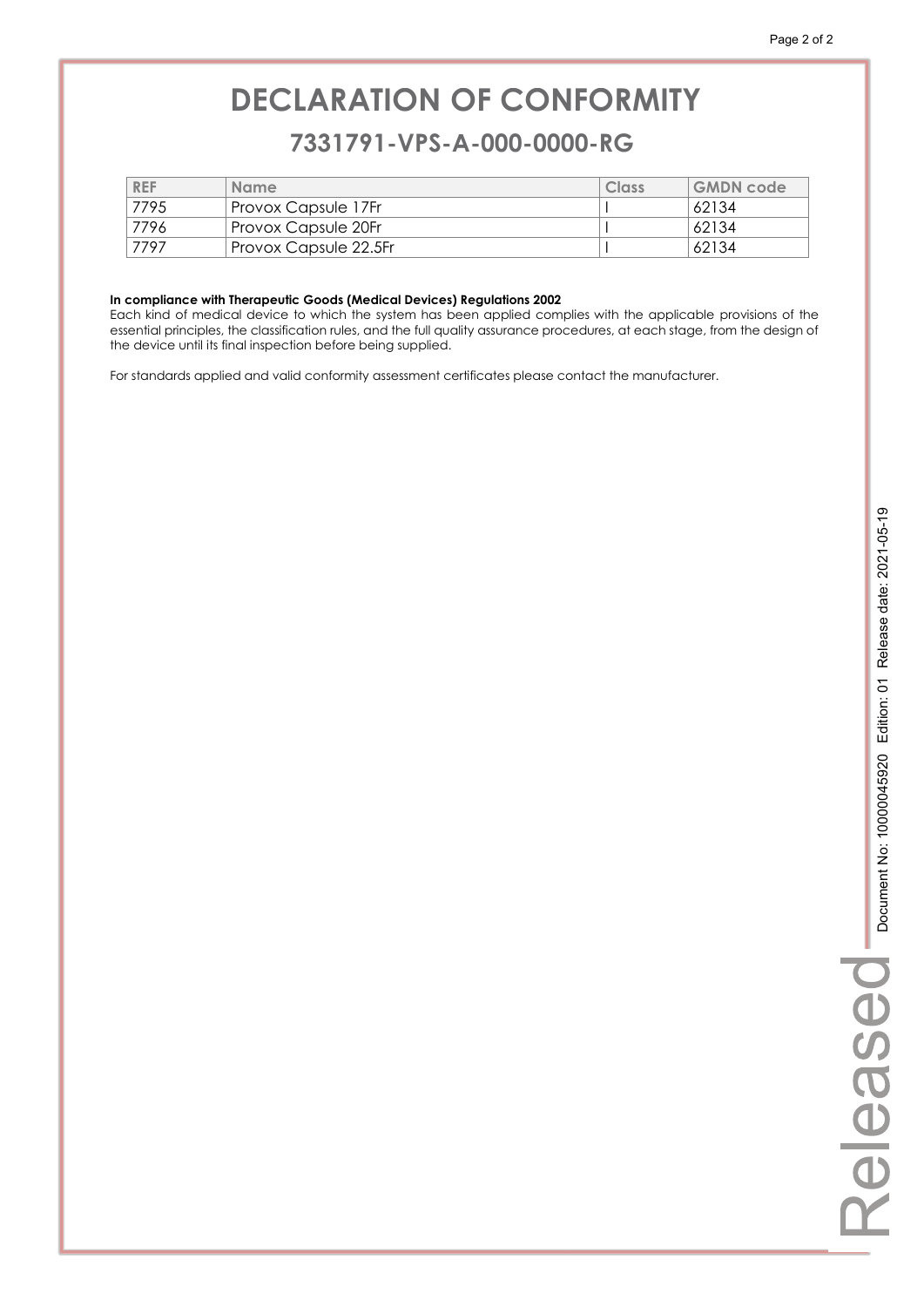| Justification: | <b>Function:</b> | Electronic signature justification: | Signed: Date (yyyy-mm-dd) - Time<br>(hh:mm): |
|----------------|------------------|-------------------------------------|----------------------------------------------|
| Issued:        | QA               | Ulrika Svensson - SEHRBHNU          | 2021-05-24 - 09:10                           |
| Reviewed:      | QA               | John Wennborg - JOHWEN              | $2021 - 05 - 24 - 17:28$                     |
| Approved:      | OP               | Martin Richardson - MARRIC          | $2021 - 05 - 24 - 17.51$                     |
| Released:      | QA               | Ulrika Svensson - SEHRBHNU          | $2021 - 05 - 25 - 13:33$                     |

# **Atos**

# **DECLARATION OF CONFORMITY CONFORMITY**

### **Provox® Flush**

## **Basic UDI: 7331791-VPS-A-000-0001-RK**

We, Atos Medical AB, hereby declare under our sole responsibility that the devices listed below comply with European Medical Devices Regulation (EU) 2017/745 and clause 6.6 of Schedule 3 to the Australian Therapeutic Goods (Medical Devices) Regulations 2002.

#### **Intended use/purpose:**

The Provox Flush is intended to be used to flush drinking water or air through the inner lumen of a Provox voice prosthesis for cleaning purposes. The Flush is intended for both home and clinical use by patient or clinician.

Hörby, Sweden date as stated above

………………………………………………………………… Martin Richardson, Senior Vice President Operations & Quality on behalf of the CEO of Atos Medical AB.

**Manufacturer: SE-MF-000000725**  Atos Medical AB, Kraftgatan 8, SE-242 35 Hörby, Sweden Tel: +46 (0)415 198 00 Email: info@atosmedical.com, Web: www.atosmedical.com

**Competent Authority:**  Medical Products Agency, Sweden

Document No: 10000045922 Edition: 01 Release date: 2021-05-25 Document No: 10000045922 Edition: 01 Release date: 2021-05-25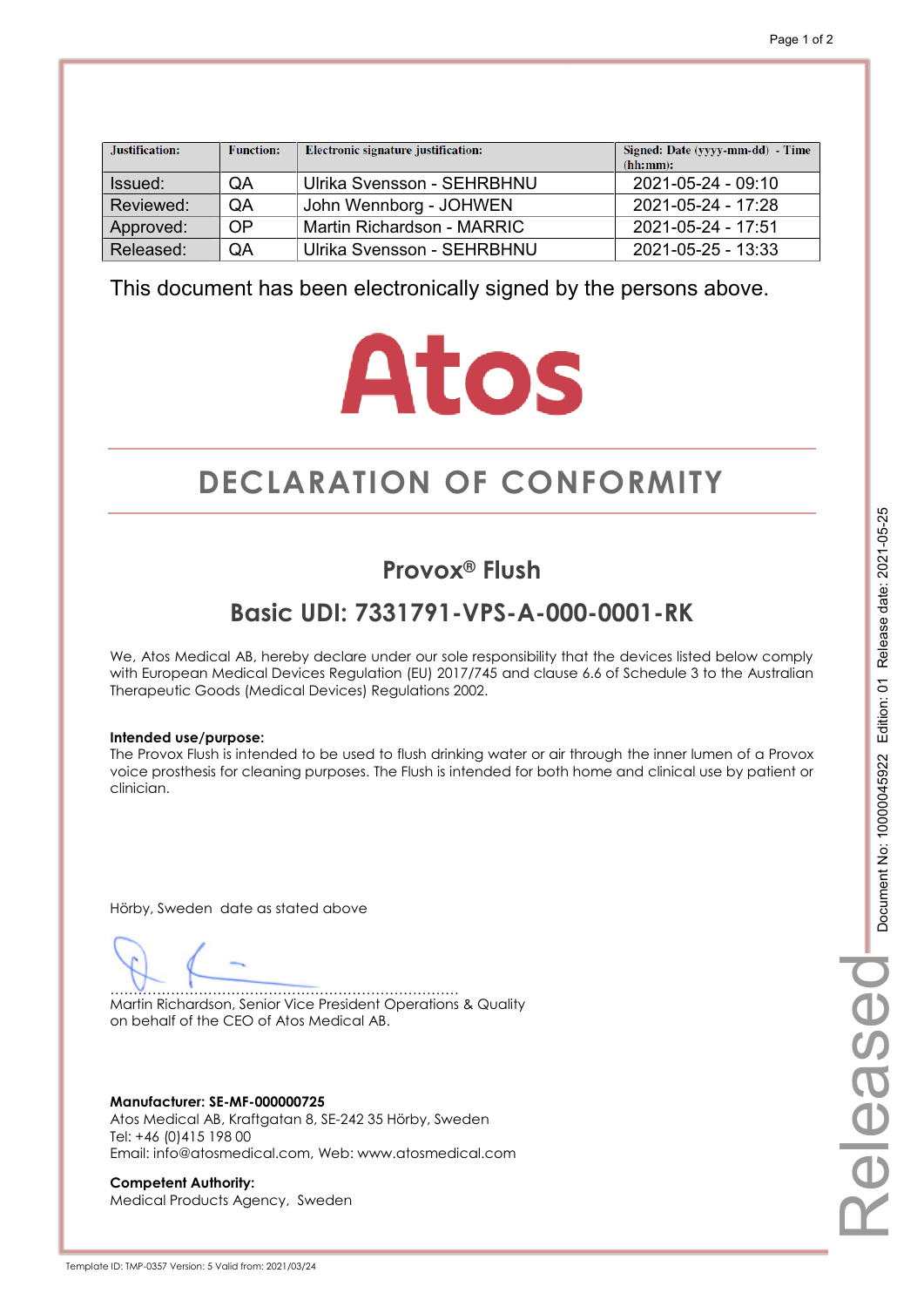### **7331791-VPS-A-000-0001-RK 7331791-VPS-A-000-0001-RK**

| <b>REF</b>  | <b>Name</b>  | Class | <b>GMDN code</b> |
|-------------|--------------|-------|------------------|
| 8109        | Provox Flush |       | 62096            |
| $8109 - 18$ | Provox Flush |       | 62096            |

#### **In compliance with Therapeutic Goods (Medical Devices) Regulations 2002**

Each kind of medical device to which the system has been applied complies with the applicable provisions of the essential principles, the classification rules, and the full quality assurance procedures, at each stage, from the design of the device until its final inspection before being supplied.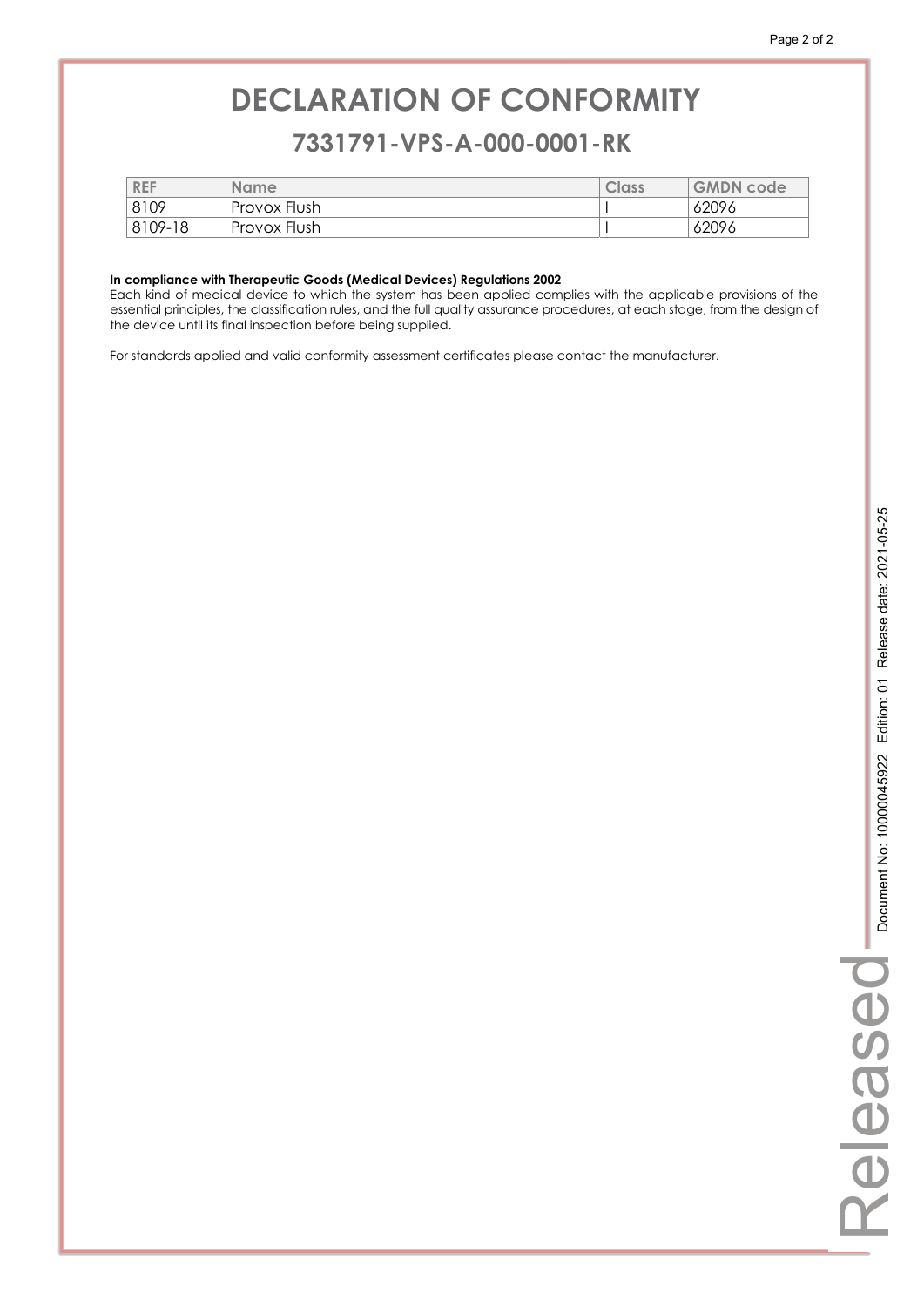| Justification: | <b>Function:</b> | Electronic signature justification: | Signed: Date (yyyy-mm-dd) - Time<br>(hh:mm): |
|----------------|------------------|-------------------------------------|----------------------------------------------|
| Issued:        | QA               | Ulrika Svensson - SEHRBHNU          | 2021-12-10 - 10:13                           |
| Reviewed:      | QA               | John Wennborg - JOHWEN              | $2021 - 12 - 10 - 14.12$                     |
| Approved:      | OP               | Martin Richardson - MARRIC          | 2021-12-10 - 14:59                           |
| Released:      | QA               | Ulrika Svensson - SEHRBHNU          | 2021-12-13 - 08:10                           |

# **Atos**

# **DECLARATION OF CONFORMITY CONFORMITY**

## **Provox® Measure, Provox® Measure Flanges Basic UDI: 7331791-VPS-A-00R-0005-BK**

We, Atos Medical AB, hereby declare under our sole responsibility that the devices listed below comply with European Medical Devices Regulation (EU) 2017/745 and clause 6.6 of Schedule 3 to the Australian Therapeutic Goods (Medical Devices) Regulations 2002.

#### **Intended use/purpose:**

The Provox Measure is intended for sizing the length (corresponding to voice prosthesis length) of tracheoesophageal (TE) punctures.

Hörby, Sweden date as stated above

………………………………………………………………… Martin Richardson, Senior Vice President Operations & Quality on behalf of the CEO of Atos Medical AB.

**Manufacturer: SE-MF-000000725**  Atos Medical AB, Kraftgatan 8, SE-242 35 Hörby, Sweden Tel: +46 (0)415 198 00 Email: info@atosmedical.com, Web: www.atosmedical.com

**Competent Authority:**  Medical Products Agency, Sweden Released

eleasec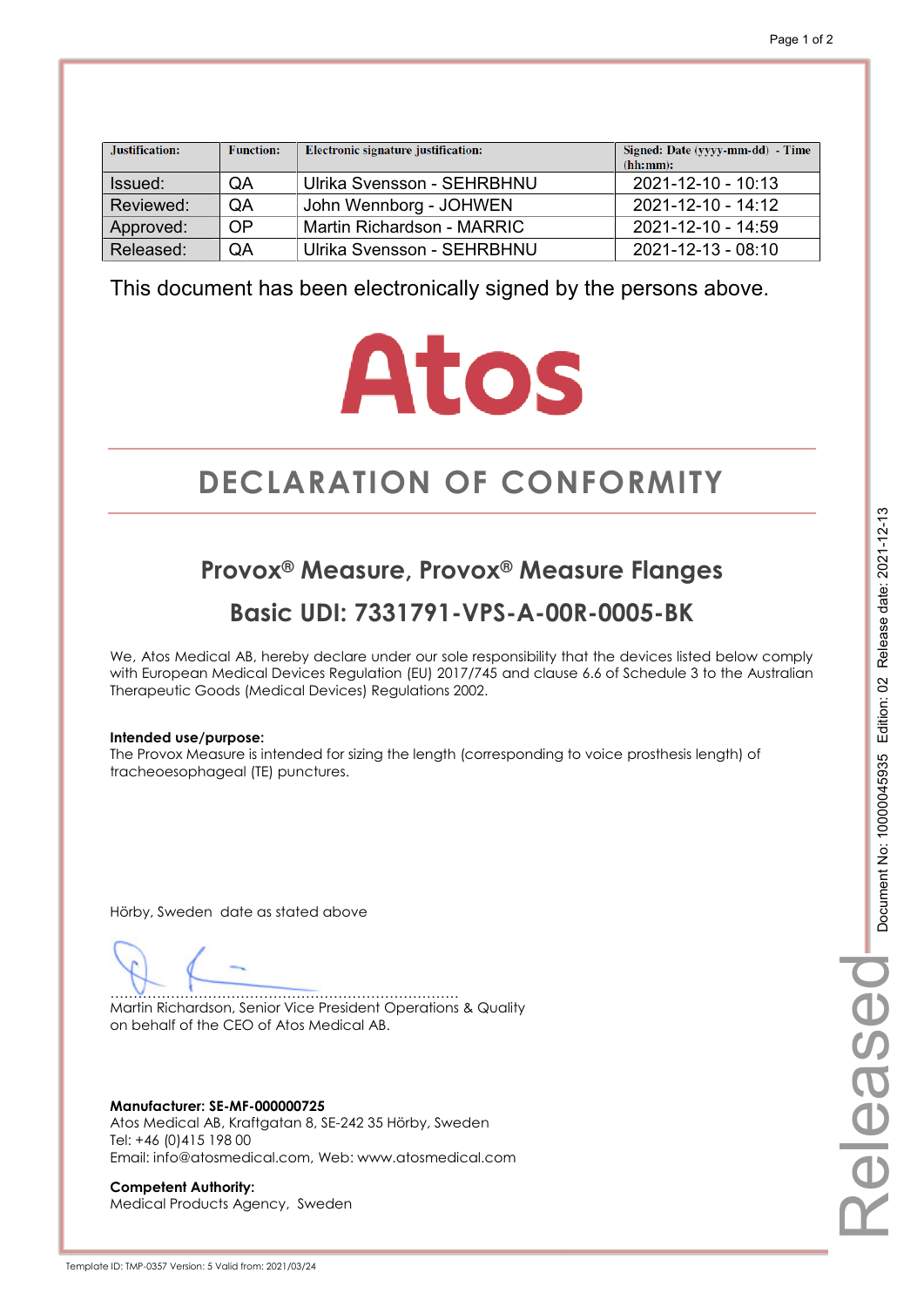### **7331791-VPS-A-00R-0005-BK 7331791-VPS-A-00R-0005-BK**

| <b>REF</b> | <b>Name</b>            | Class | <b>GMDN</b> code |
|------------|------------------------|-------|------------------|
| 7270       | Provox Measure         |       | 62126            |
| 7271       | Provox Measure Flanges |       | 62126            |

#### **In compliance with Therapeutic Goods (Medical Devices) Regulations 2002**

Each kind of medical device to which the system has been applied complies with the applicable provisions of the essential principles, the classification rules, and the full quality assurance procedures, at each stage, from the design of the device until its final inspection before being supplied.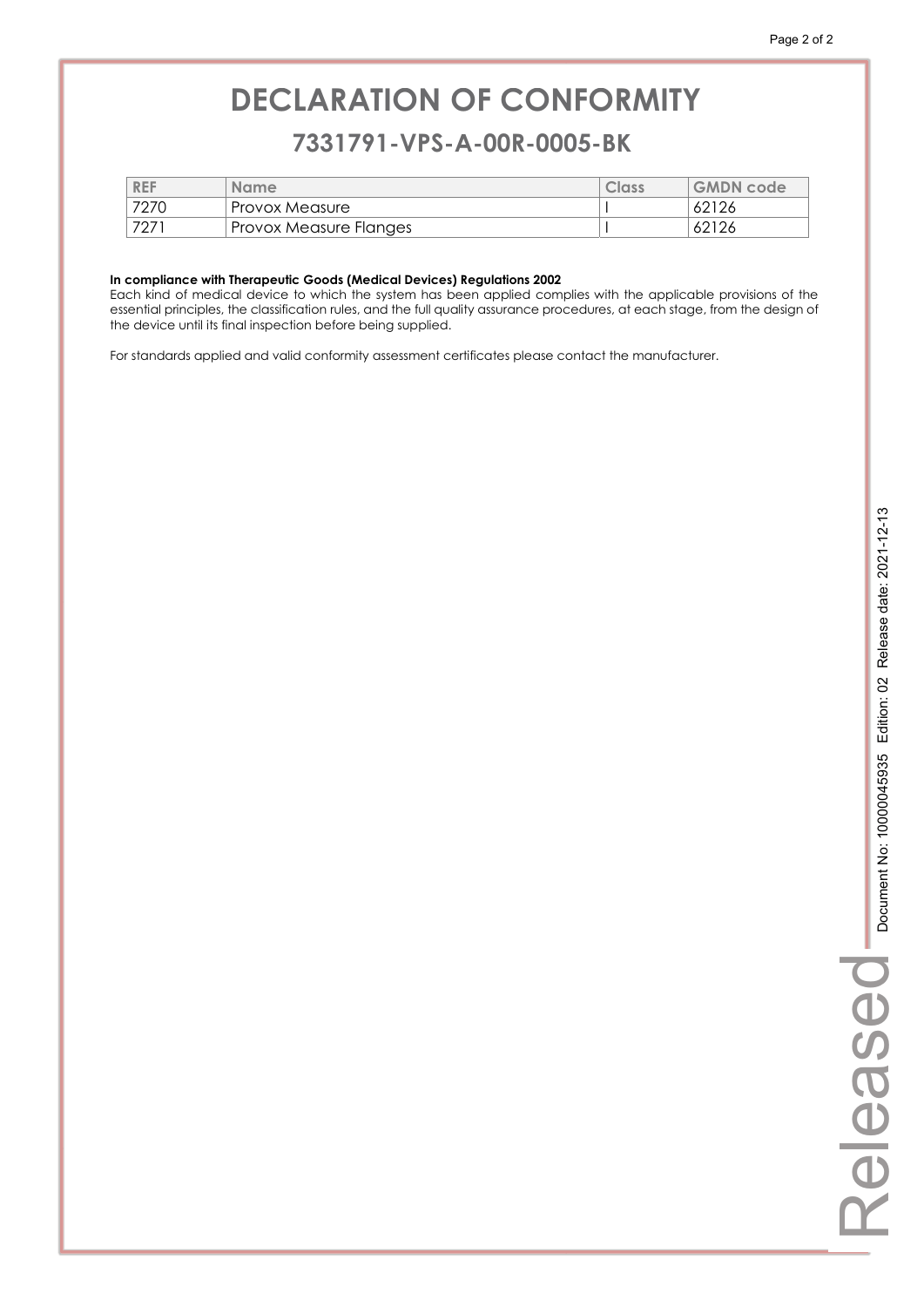| Justification: | <b>Function:</b> | Electronic signature justification: | Signed: Date (yyyy-mm-dd) - Time<br>(hh:mm): |
|----------------|------------------|-------------------------------------|----------------------------------------------|
| Issued:        | QA               | Ulrika Svensson - SEHRBHNU          | 2021-05-18 - 16:12                           |
| Reviewed:      | QA               | John Wennborg - JOHWEN              | $2021 - 05 - 18 - 16.58$                     |
| Approved:      | <b>OP</b>        | Martin Richardson - MARRIC          | 2021-05-18 - 17:29                           |
| Released:      | QA               | Ulrika Svensson - SEHRBHNU          | 2021-05-19 - 11:38                           |

# **Atos**

# **DECLARATION OF CONFORMITY CONFORMITY**

## **Provox® Protector**

## **Basic UDI: 7331791-TEX-0-000-0001-WN**

We, Atos Medical AB, hereby declare under our sole responsibility that the devices listed below comply with European Medical Devices Regulation (EU) 2017/745 and clause 6.6 of Schedule 3 to the Australian Therapeutic Goods (Medical Devices) Regulations 2002.

#### **Intended use/purpose:**

The Provox Protector is a reusable cover that provides protection and coverage of the tracheostoma.

Hörby, Sweden date as stated above

………………………………………………………………… Martin Richardson, Senior Vice President Operations & Quality on behalf of the CEO of Atos Medical AB.

**Manufacturer: SE-MF-000000725**  Atos Medical AB, Kraftgatan 8, SE-242 35 Hörby, Sweden Tel: +46 (0)415 198 00 Email: info@atosmedical.com, Web: www.atosmedical.com

**Competent Authority:**  Medical Products Agency, Sweden Released

eleasec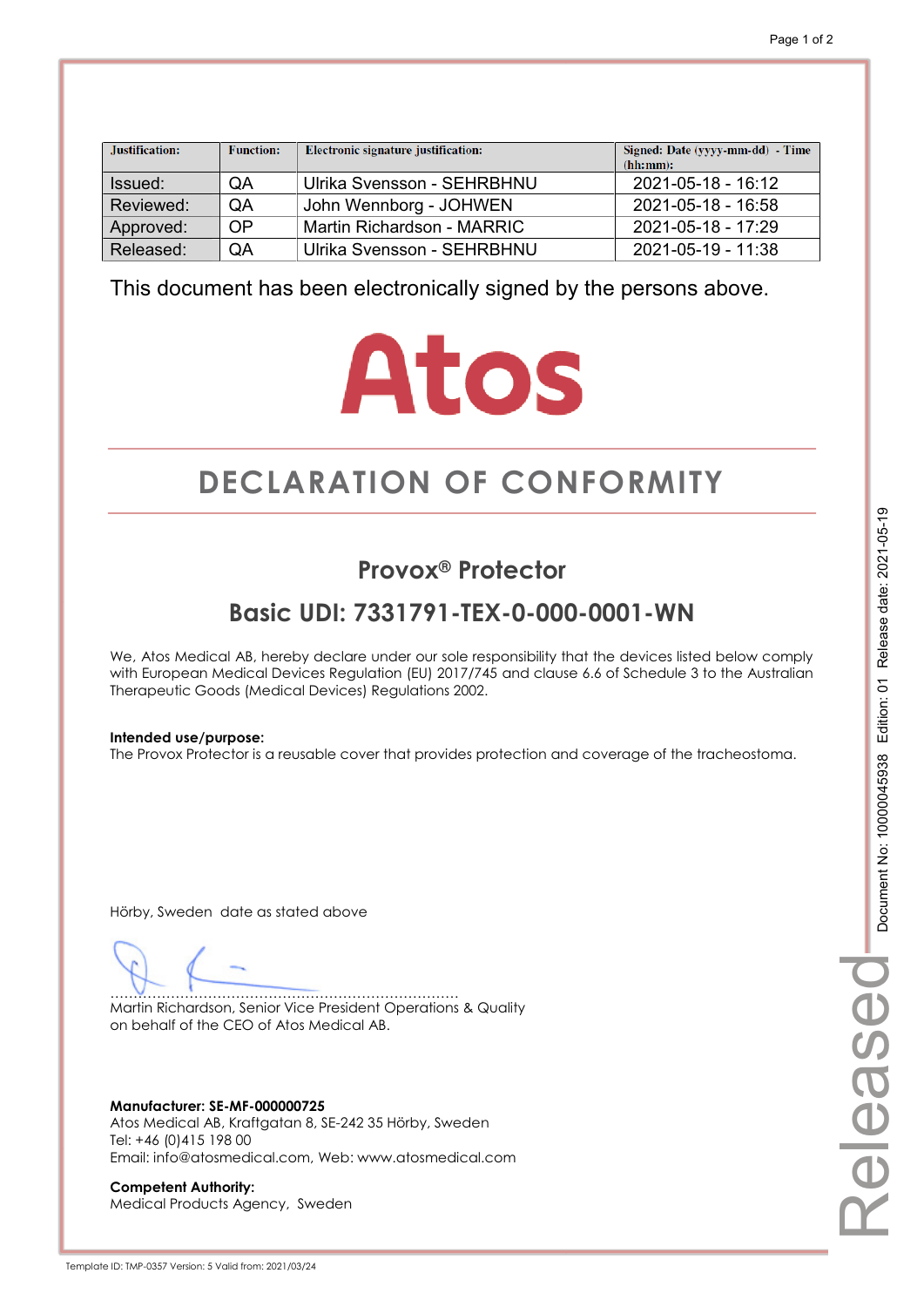### **7331791-TEX-0-000-0001-WN 7331791-TEX-0-000-0001-WN**

| <b>REF</b> | <b>Name</b>                             | Class | <b>GMDN</b> code |
|------------|-----------------------------------------|-------|------------------|
| 7385       | <b>Provox Protector Small White</b>     |       | 31065            |
| 7386       | Provox Protector Large White            |       | 31065            |
| 7387       | Provox Protector Slim Small White       |       | 31065            |
| 7388       | <b>Provox Protector Slim Small Blue</b> |       | 31065            |
| 7389       | Provox Protector Slim Large White       |       | 31065            |
| 7390       | Provox Protector Slim Large Blue        |       | 31065            |
| 7391       | Provox Protector Air Small White        |       | 31065            |
| 7392       | Provox Protector Air Small Blue         |       | 31065            |
| 7393       | Provox Protector Air Large White        |       | 31065            |
| 7394       | Provox Protector Air Large Blue         |       | 31065            |

#### **In compliance with Therapeutic Goods (Medical Devices) Regulations 2002**

Each kind of medical device to which the system has been applied complies with the applicable provisions of the essential principles, the classification rules, and the full quality assurance procedures, at each stage, from the design of the device until its final inspection before being supplied.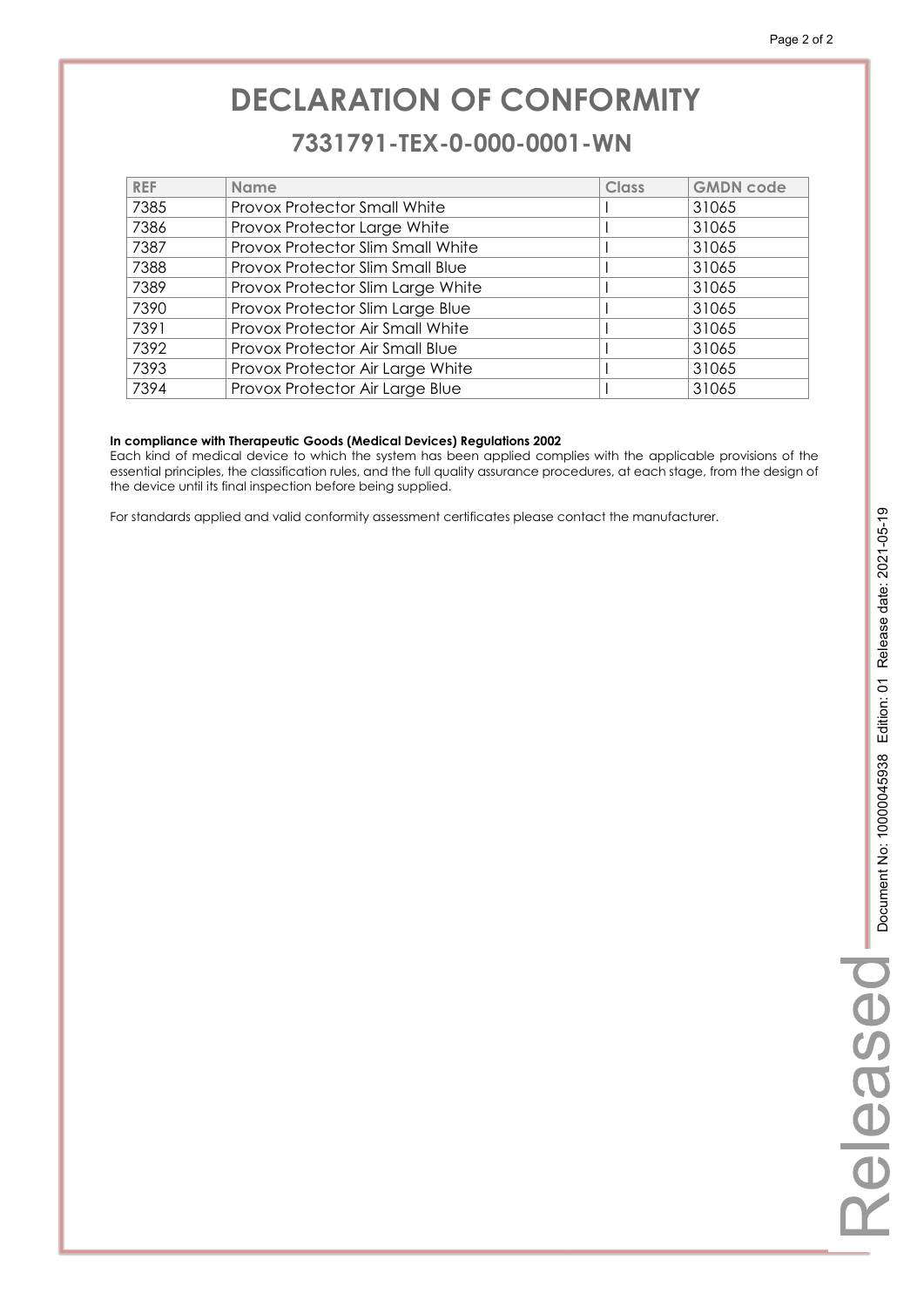| Justification: | <b>Function:</b> | Electronic signature justification: | Signed: Date (yyyy-mm-dd) - Time<br>(hh:mm): |
|----------------|------------------|-------------------------------------|----------------------------------------------|
| Issued:        | QA               | Ulrika Svensson - SEHRBHNU          | 2022-02-22 - 11:10                           |
| Reviewed:      | QA               | John Wennborg - JOHWEN              | $2022 - 02 - 22 - 18:25$                     |
| Approved:      | OP               | Martin Richardson - MARRIC          | $2022 - 02 - 22 - 18:32$                     |
| Released:      | QA               | Ulrika Svensson - SEHRBHNU          | 2022-02-23 - 08:05                           |

# **Atos**

# **DECLARATION OF CONFORMITY CONFORMITY**

## **Provox<sup>®</sup> TwistLock**

## **Basic UDI: 7331791-VPS-A-000-0009-SB**

We, Atos Medical AB, hereby declare under our sole responsibility that the devices listed below comply with European Medical Devices Regulation (EU) 2017/745 and clause 6.6 of Schedule 3 to the Australian Therapeutic Goods (Medical Devices) Regulations 2002.

#### **Intended use/purpose:**

Provox TwistLock is a single use Provox Insertion System accessory for easier loading of Provox Vega Voice Prosthesis into Provox Capsule by clinician.

Hörby, Sweden date as stated above

………………………………………………………………… Martin Richardson, Senior Vice President Operations & Quality on behalf of the CEO of Atos Medical AB.

**Manufacturer: SE-MF-000000725**  Atos Medical AB, Kraftgatan 8, SE-242 35 Hörby, Sweden Tel: +46 (0)415 198 00 Email: info@atosmedical.com, Web: www.atosmedical.com

**Competent Authority:**  Medical Products Agency, Sweden

Template ID: TMP-0357 Version: 5 Valid from: 2021/03/24

Released

eleased